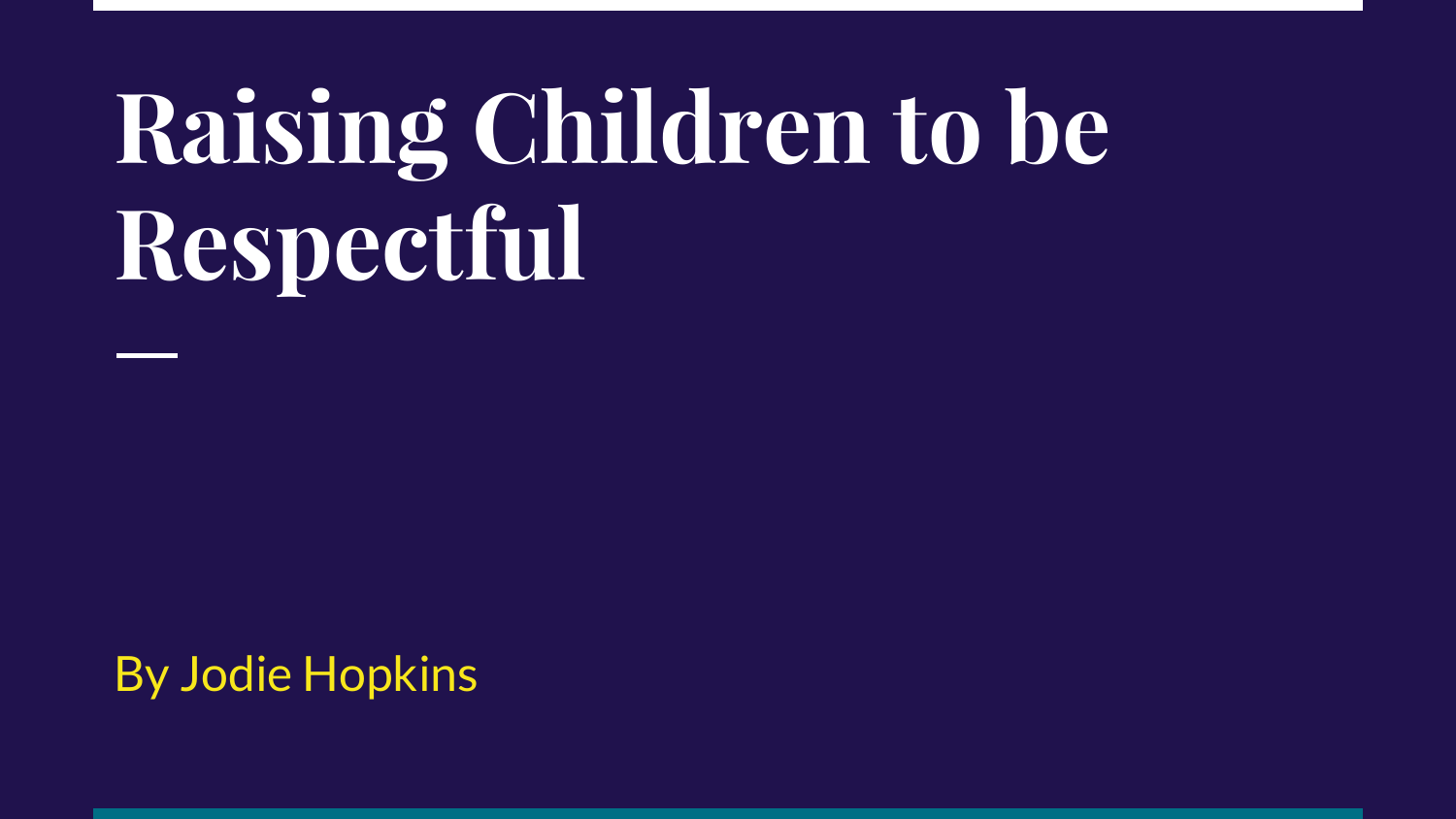## **Teaching respect to our kids**

Step 1: Model it yourself

- In your relationship with your spouse or child's parent
- In your interactions with your friends and family
- In your interactions with school and household staff
- In your interactions with your child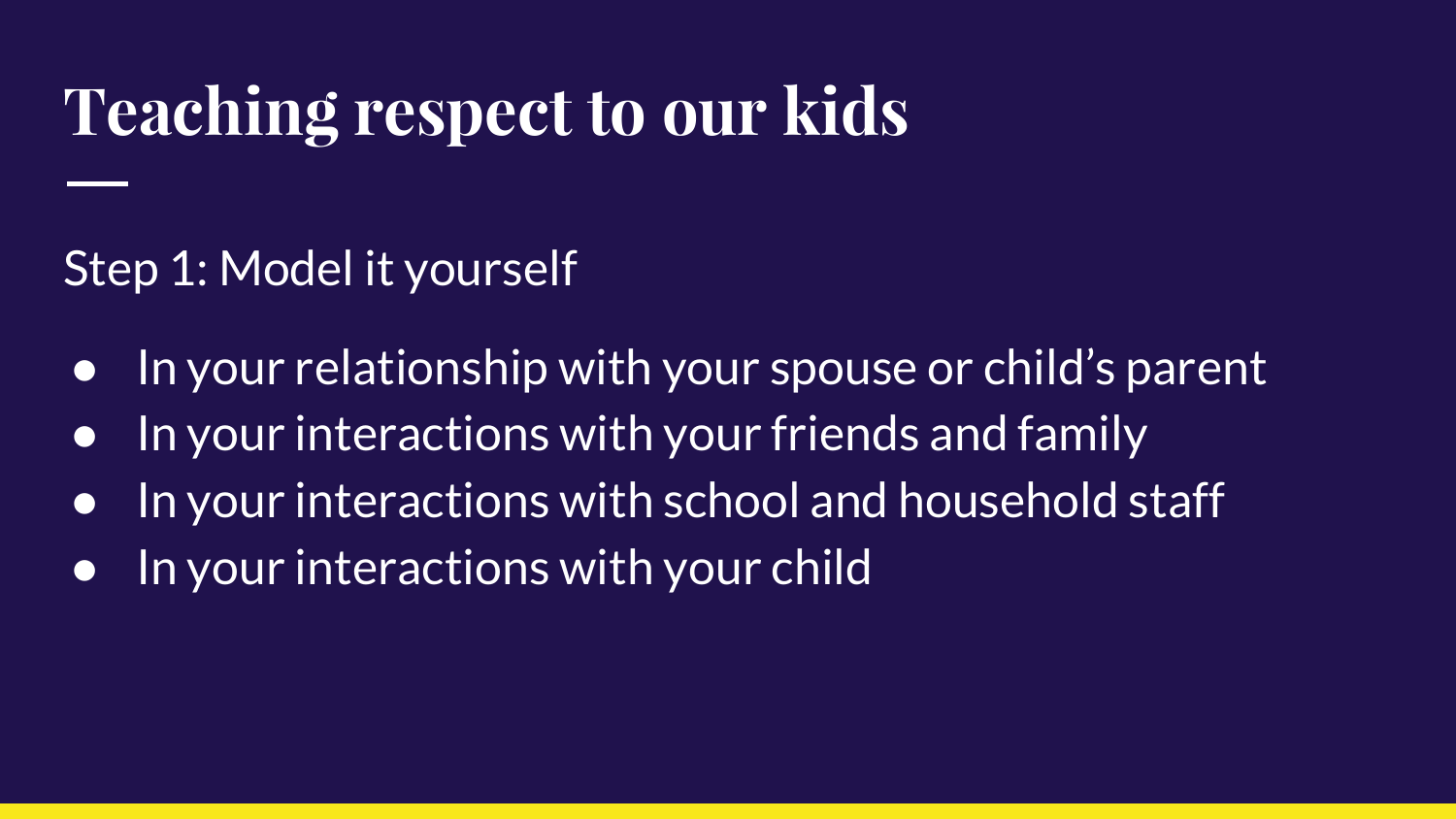# **Step 2: Spending time together**

1 When your child spends time with you

They begin to see a higher value in people than material things.

2 When your child spends time with you

They begin to hear what is important to you and what you respect.

3 When your child spends time with you

You have opportunities in public to point out when other people are being respectful or disrespectful. The reactions of people to a disrespectful person are a good learning tool.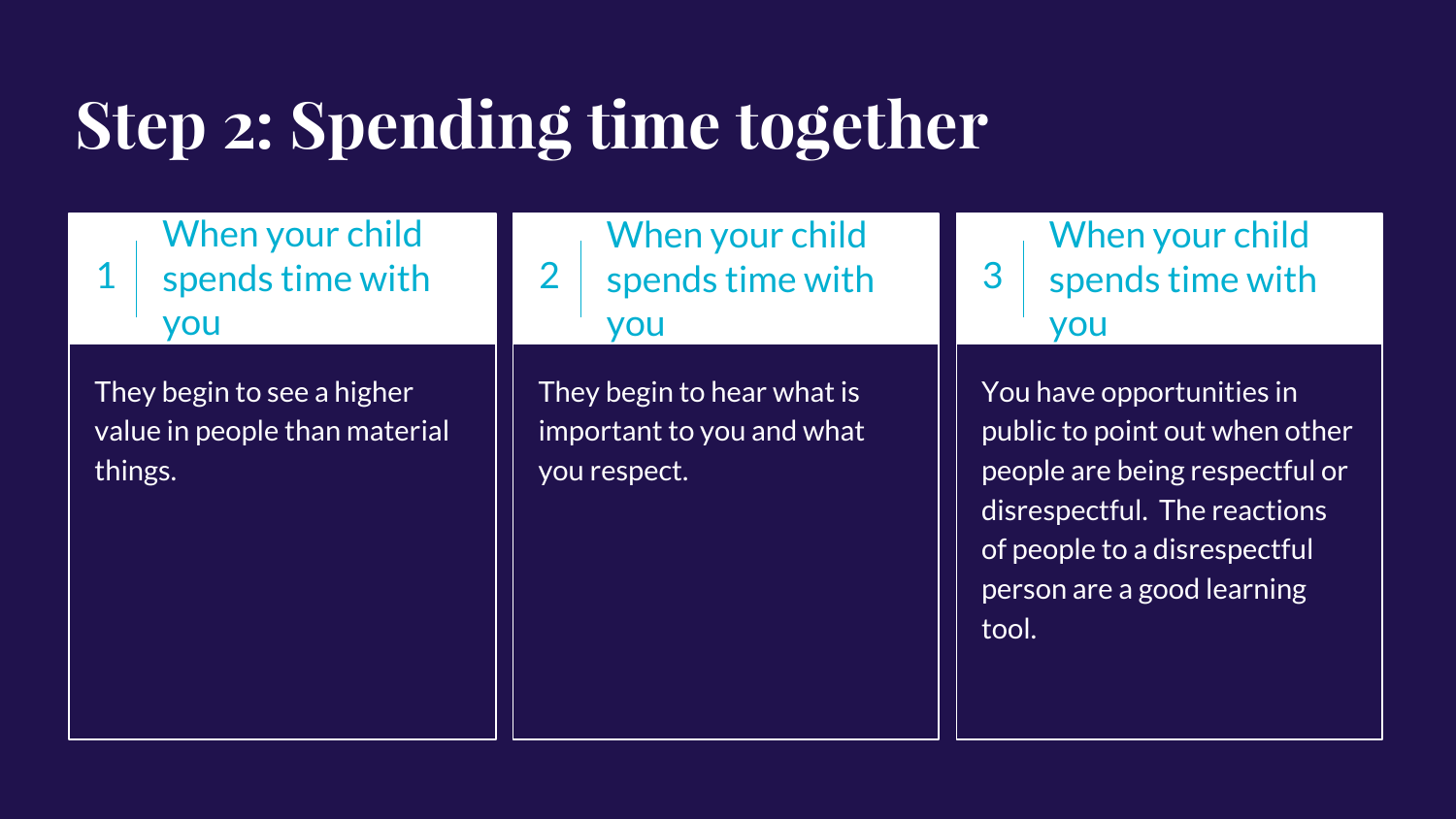**Step 3:Reinforce Respectful Relationships with Friends**

Spending time with other families who value respect will give your student another opportunity to experience and practice being respectful.

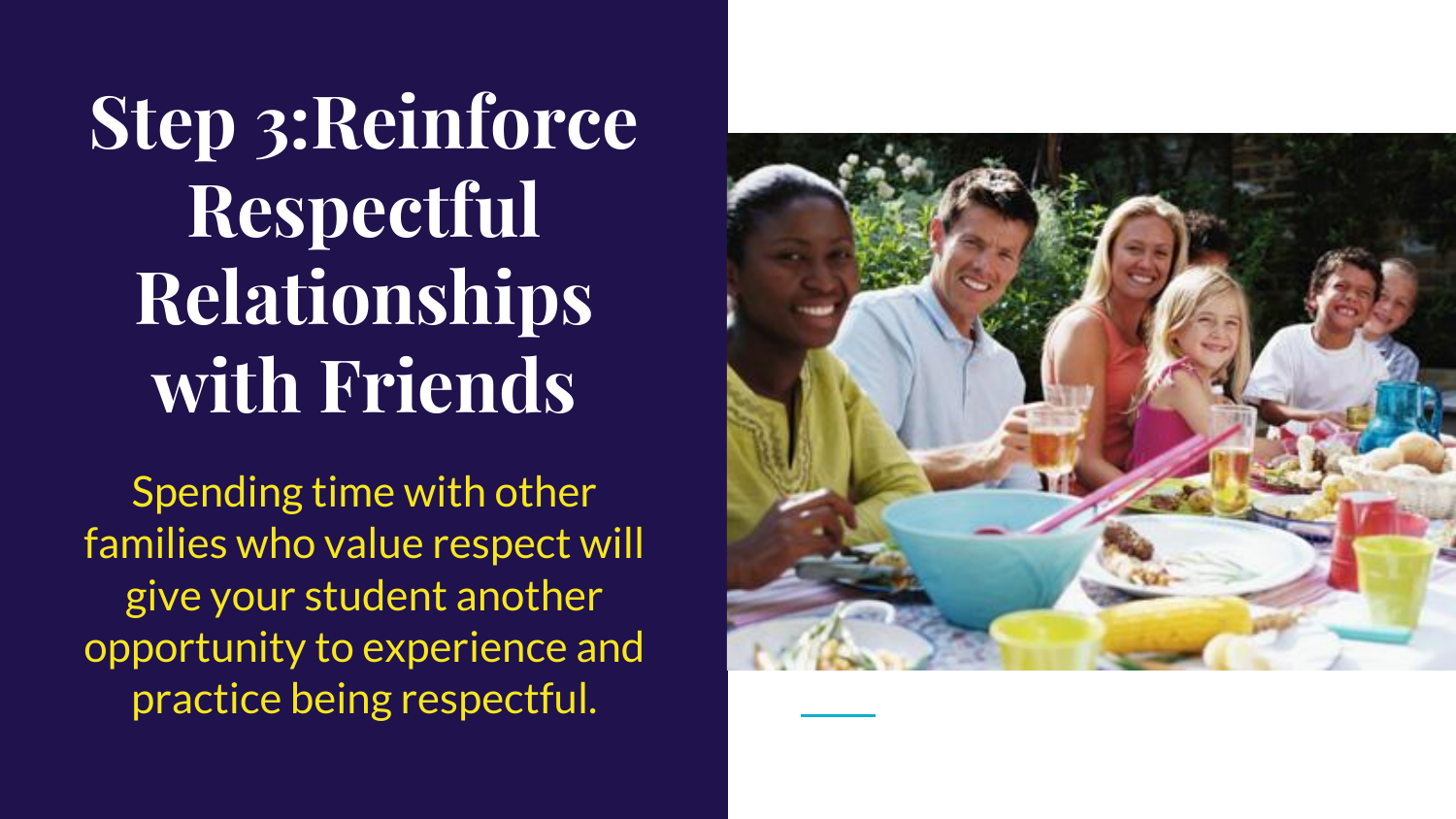Step 4: Stay involved in your student's friendships

- Some students will emulate disrespectful behavior they see in their friends or in someone they admire
	- Discuss balancing respect of self and others as relationships mature
- Discuss your respectful
	- expectations for your child within his own relationships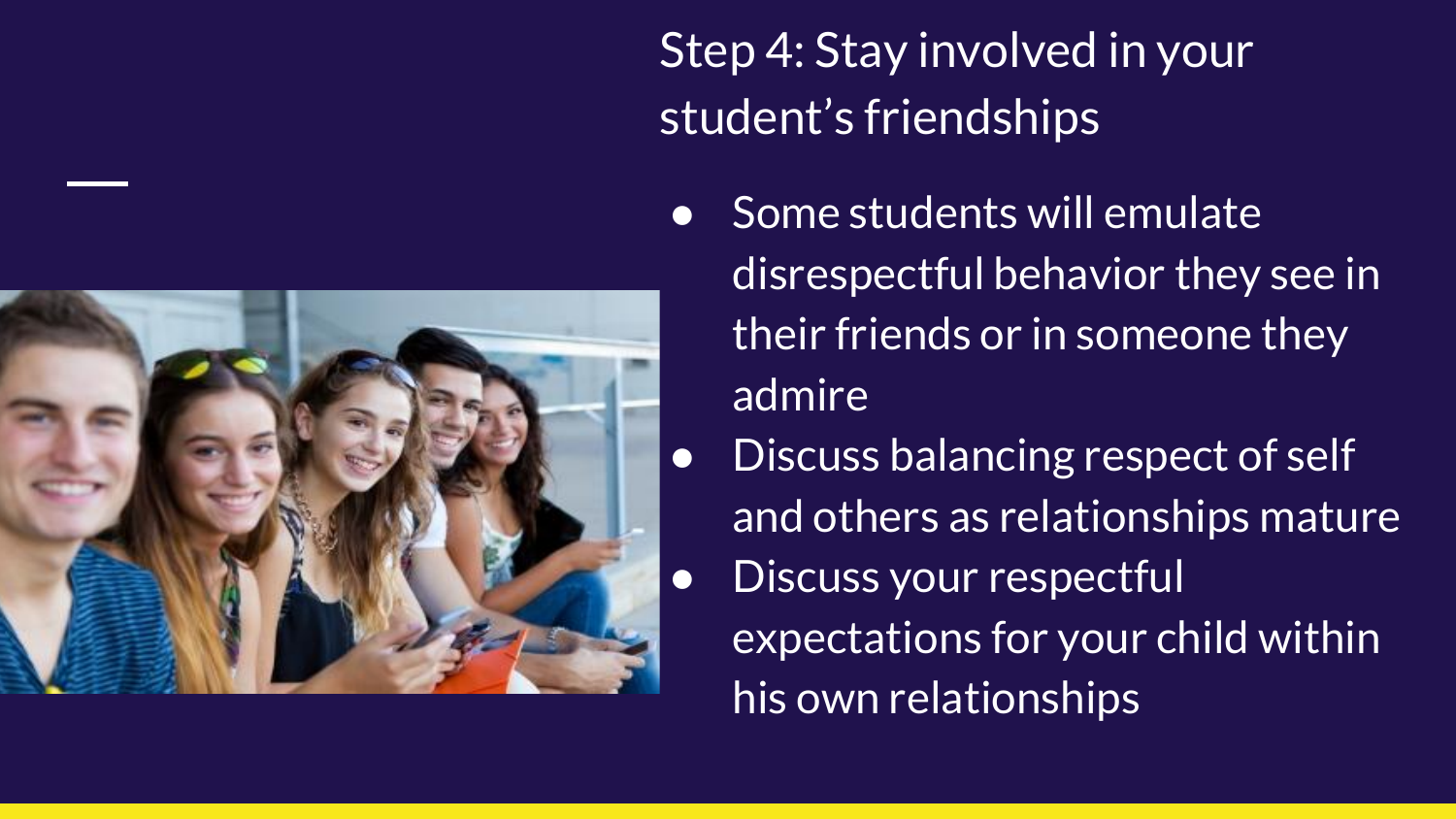# **Step 5: Setting and Enforcing Expectations**

1 Set your expectations for respectful behavior

Be very clear from the earliest ages what kinds of behaviors you want to enforce.

I.e. - In our family we always greet people when they talk to us. We always say thank you and please. etc.



If your child shows disrespect, privately take her aside and tell her what she did was disrespectful and not acceptable behavior. If the child can make amends, then do so. If not, then state your expectations for the future.

3 Notice and respond when your child is showing respect

Your positive reinforcement for good behavior is the most powerful tool you have. The pride you show in your child is far more valuable than material items, however material items in addition can be effective.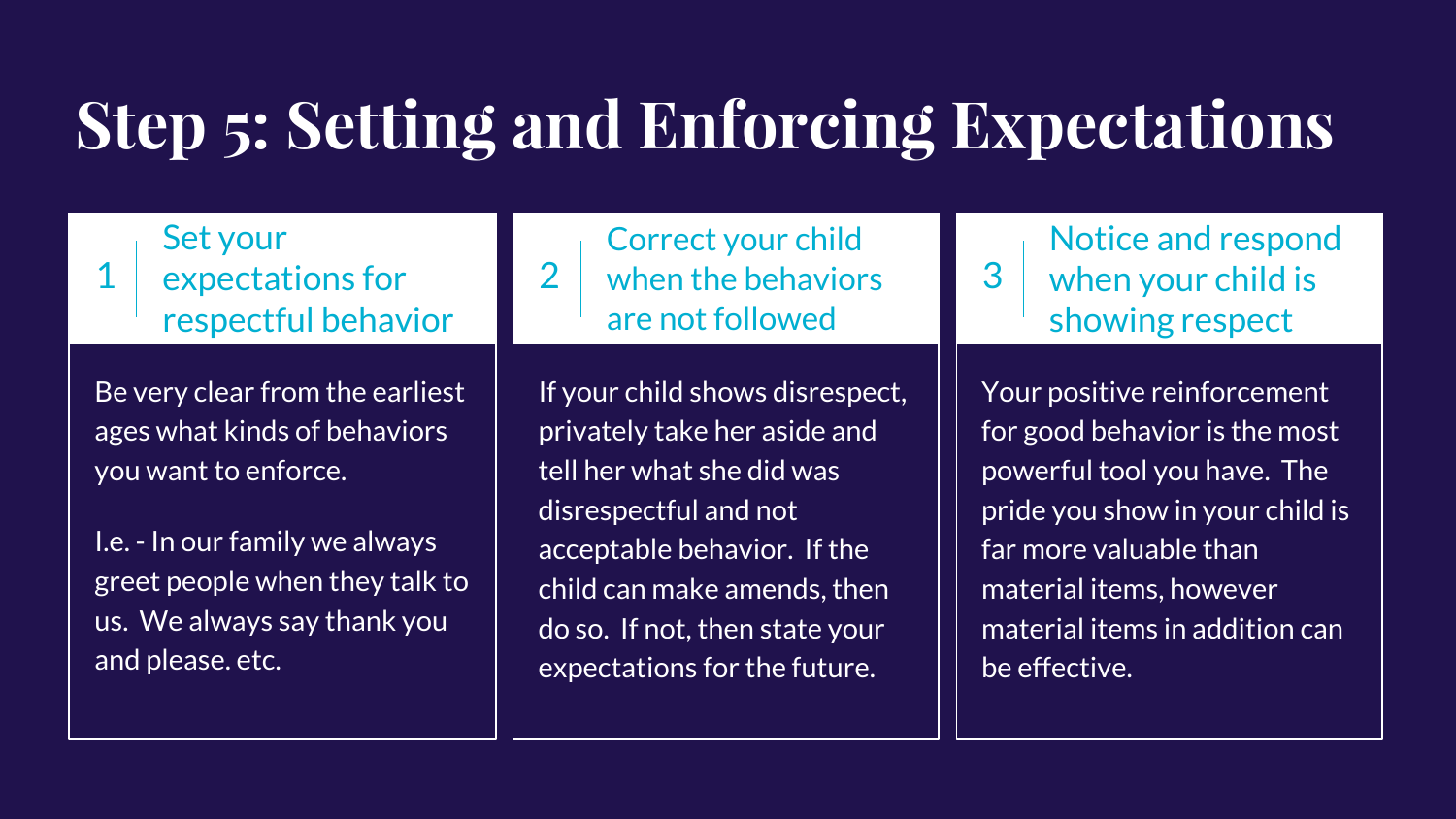

Your corrective message can be lost quite easily if the conversation is not handled in a respectful and private way.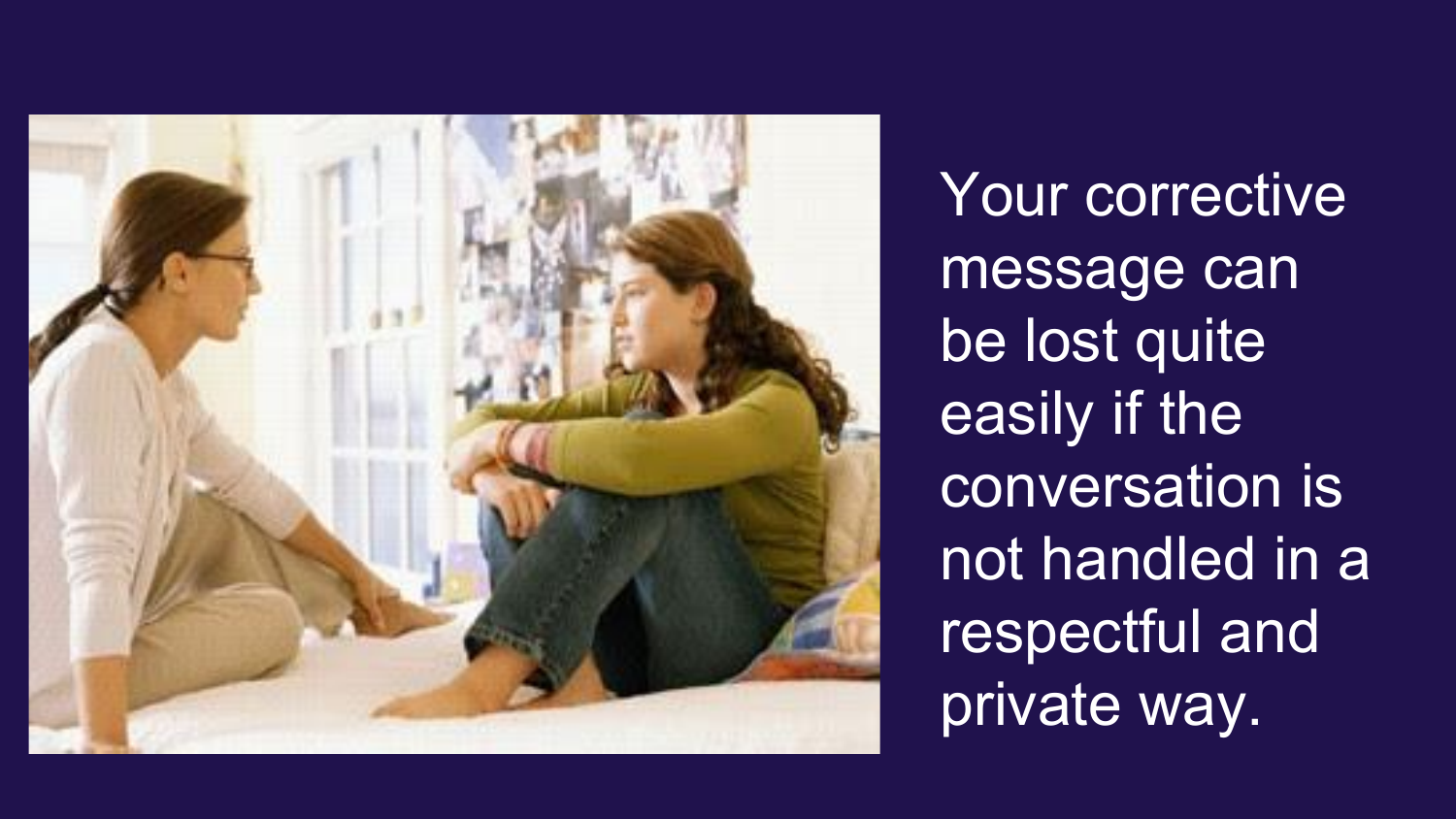## **Step 6: Teach your child about resolving conflict in a respectful manner**

Children do not naturally respect their peers in conflict. We have to teach them about how to respectfully confront a peer and stand up for themselves without causing more harm.

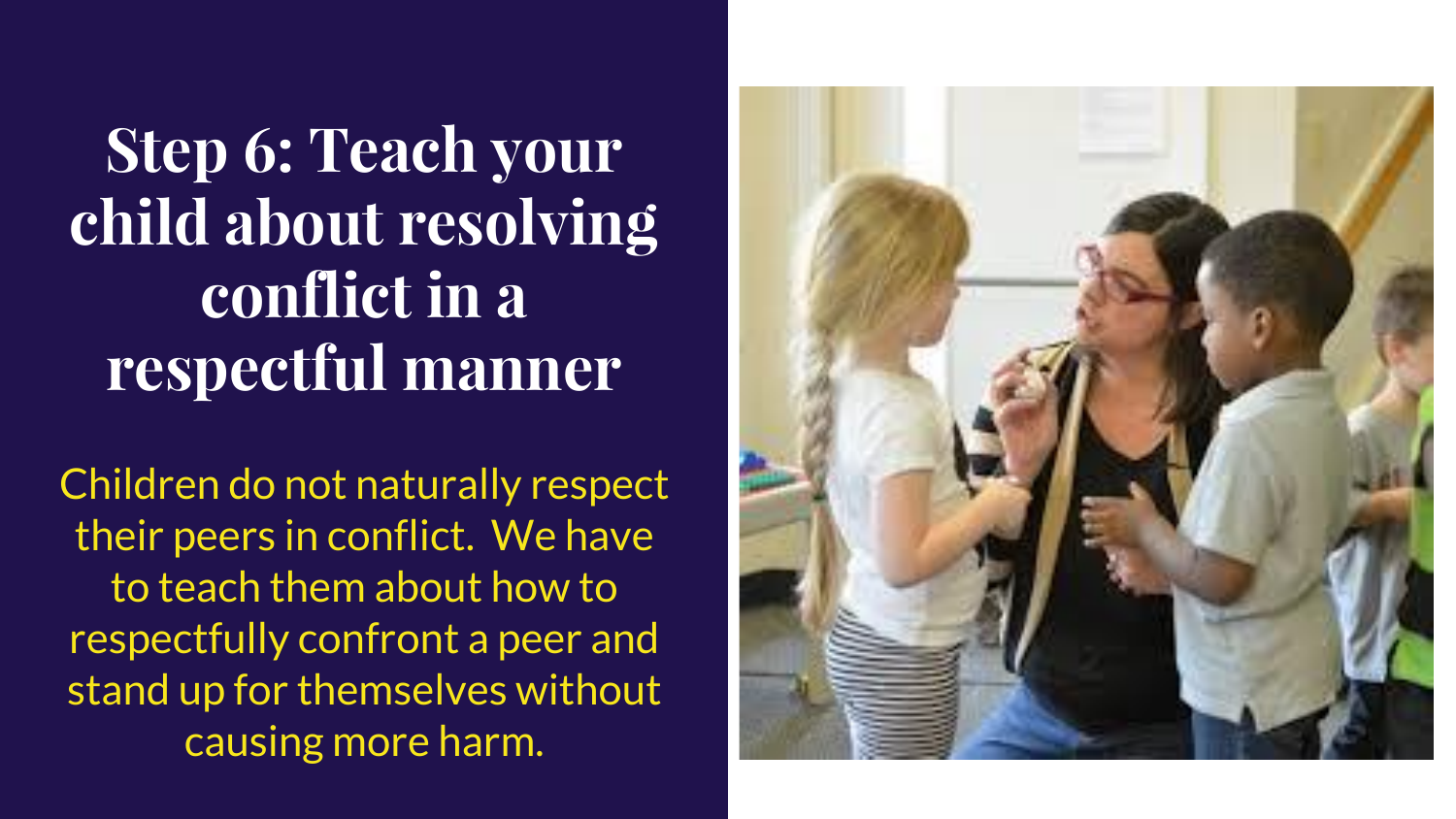# **Teaching Respect**

One of the hardest things to teach a child, and yet one of the most rewarding when you see your child interact with others in a respectful manner.

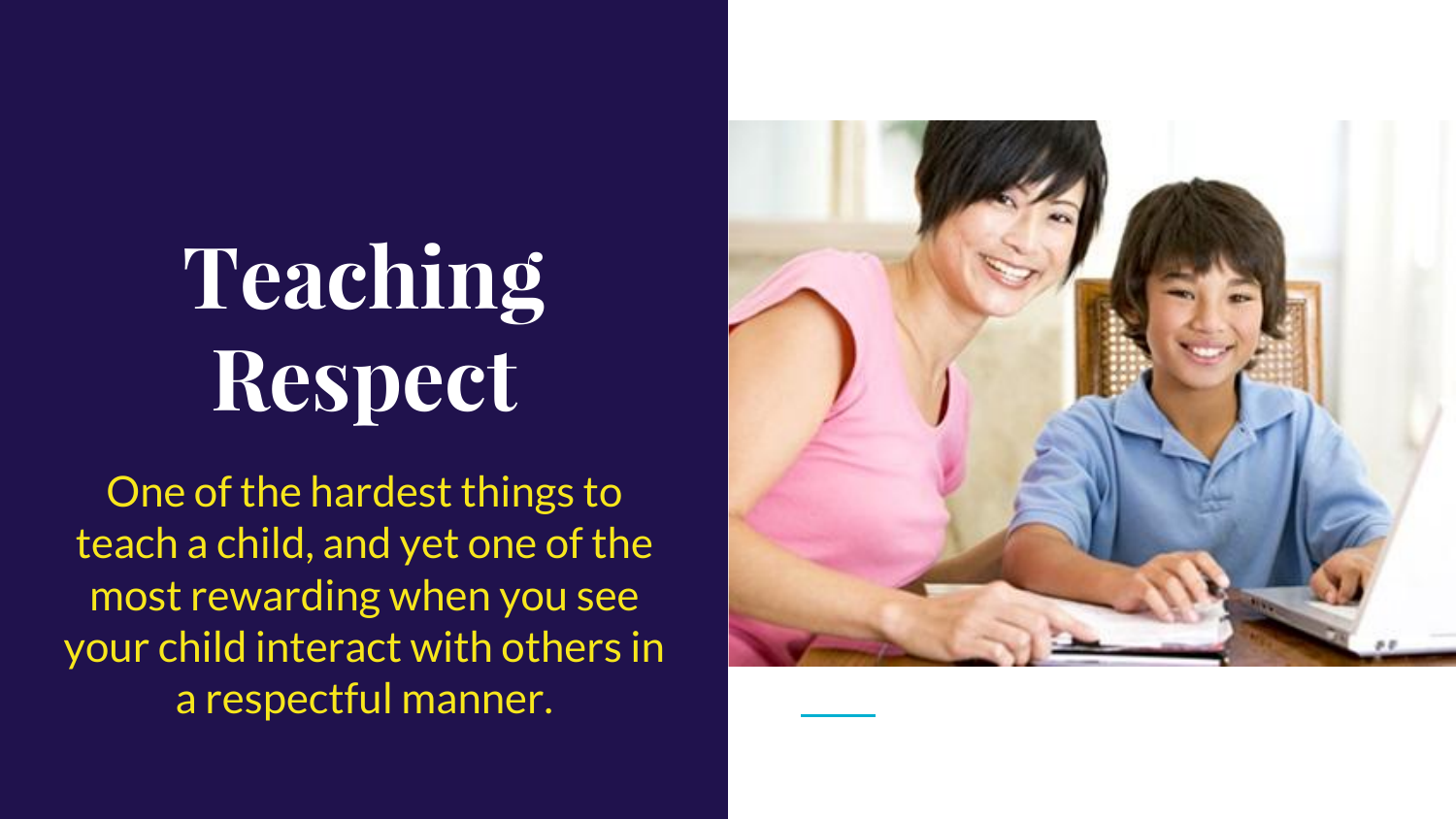# **Sources to learn more information**

- 1. **[http://www.smartparenting.com.ph/life/home/6-tips-for-raising-respectful-kids/page/2?](http://www.smartparenting.com.ph/life/home/6-tips-for-raising-respectful-kids/page/2)**
- **2. [http://drrobynsilverman.com/parenting-tips/10-tips-on-teaching-respect-to-children-you-cant-get-it-if-you-dont-g](http://drrobynsilverman.com/parenting-tips/10-tips-on-teaching-respect-to-children-you-cant-get-it-if-you-dont-give-it/) [ive-it/](http://drrobynsilverman.com/parenting-tips/10-tips-on-teaching-respect-to-children-you-cant-get-it-if-you-dont-give-it/)**
- **3. <http://www.pbs.org/parents/inclusivecommunities/differences.html>**
- **4. https://www.empoweringparents.com/article/do-your-kids-respect-you-9-ways-to-change-their-attitude/**

#### **Books available through**

#### **Amazon.com**